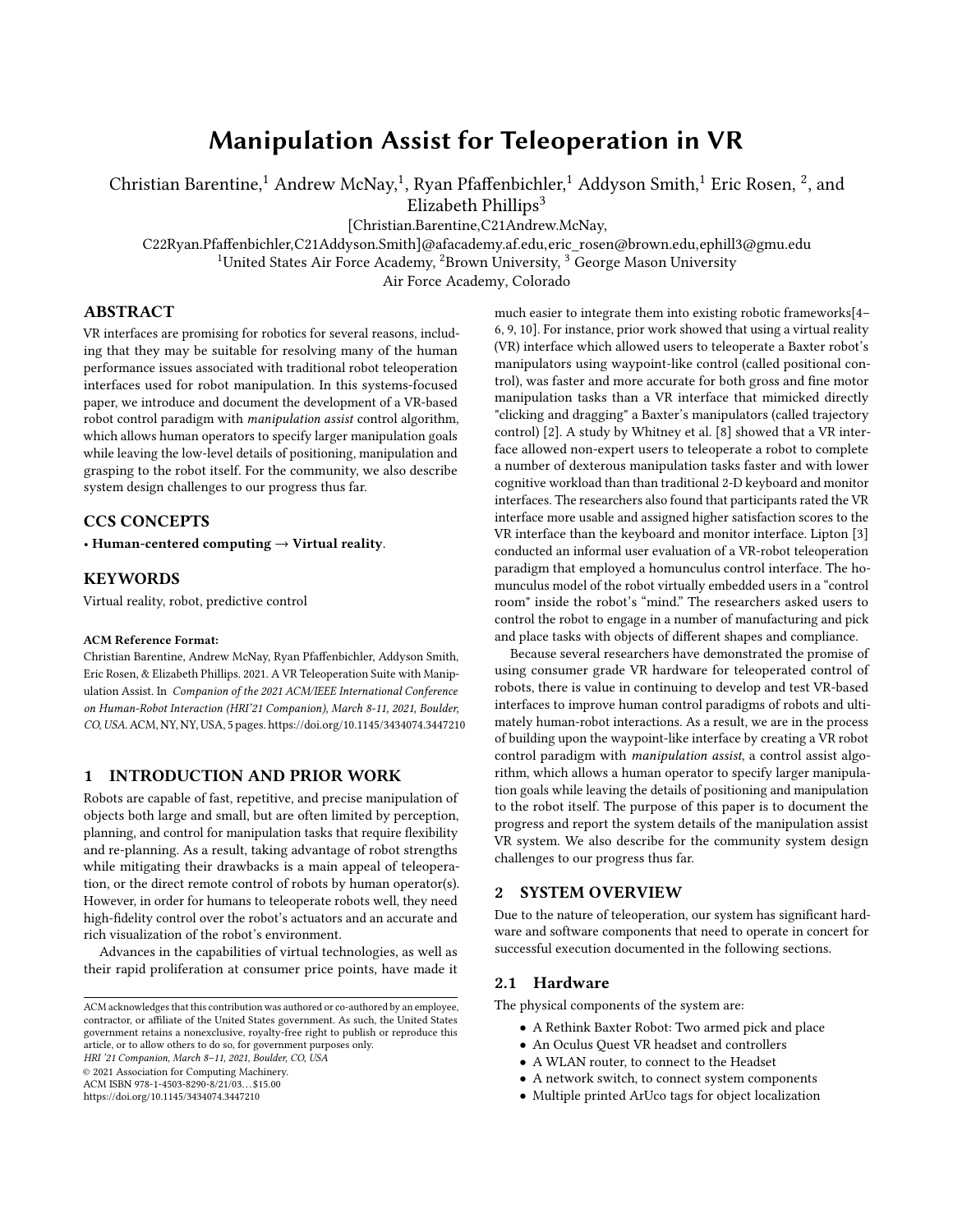- At least one Logitech USB Webcam, to recognize tags
- External laptop running computationally intensive packages



Figure 1: The Baxter robot used for the TagUp system.

#### 2.2 Software

The software components of the system are:

- ROS Indigo for running other packages
- Ubuntu 14.04 for Indigo compatability
- TagUp VR Control Program, running on the Quest's onboard computer
- Unity Game Engine, to develop TagUp
- ZeroMQ sockets, bridge ROS and the Quest
- ArUco Tag recognition package
- MoveIt Inverse Kinematics solver

### 2.3 Object Pose Tracking

For the robot to assist with object manipulation, it must first be able to recognize what the object is and where in 3D space the object is relative to the robot itself. To meet this requirement, our system uses fiducial tags. Fiducial tags are high contrast patterns, similar in concept to a QR or bar code, though with more data redundancy built in. Each tag has an ID which the recognition software decodes in addition to the tag pose relative to the detecting camera. Our system uses a dictionary of tag IDs to map a tag's camera relative pose to its associated virtual object.

### 2.4 Manipulation assist algorithm

Once the system knows of an object's position in the world, the process of a manipulation assist is conceptually similar to following a set of waypoints. The VR control program contains a list of all the objects that have tags on them, as well as lists of what sorts of assists are possible for each object, and crucially, waypoints for the assist, stored relative to the object's center of mass.

When a user presses the assist button within range of an object that has possible assists, the control program first checks to see whether the permission mode is by exception or by permission. If it is by exception, the program selects the first valid assist for the closest object to the user's hand, and begins execution, pending an interupt signal from the user. If it is by permission, the program creates a menu in the user's field of view, prompting them to select a valid assist from the list presented. The robot begins execution after the selection is made. The actual process of an assist is the same in both cases. The robot stops listening to the user's position commands, and moves its end effector to each waypoint in the assist in turn, until all positions have been reached. After moving to the last waypoint, control is returned to the user.

## 2.5 VR environment



Figure 2: What the user sees as they control the Baxter. Note that the user has taken an egocentric position.

Currently, most of the VR environment is hard coded. A model of Baxter sits at the center of the space, with a grey box representing the real Baxter's work table. Assist targets are stored in a hard coded list, with an ID assigned to each. When one of the cameras in the work space detects a tag, the ID is looked up, and the corresponding object is placed in the scene, relative to the camera that detected it. If multiple cameras detect the same object, then an average of the positions is assigned as the object's position. These objects are visually represented by low polygon models of the corresponding physical objects. If a tag has not been detected after a certain timeout value, the virtual object is disabled until tracking is re-established.

## 3 CHALLENGES AND FUTURE WORK

While the manipulation assist of our system is quite promising, we struggled with effective means to reliably track object poses. While there are high performance tag systems available, such as LFTag[\[7\]](#page-2-7) and STag[\[1\]](#page-2-8), ArUco is the only package were were able to integrate into our system. In the future, we aim to use AI for our object pose estimation.

## 4 CONCLUSIONS

VR interfaces are promising for allowing users to more effectively teleoperate robots, especially for manipulation tasks. In this paper, we presented system details for a VR-based robot control system with manipulation assist, which allows users to specify high level manipulation goals while leaving the low-level goals to the robot itself. For the community, we detail the individual components of the system (hardware, software, and algorithm details) and progress